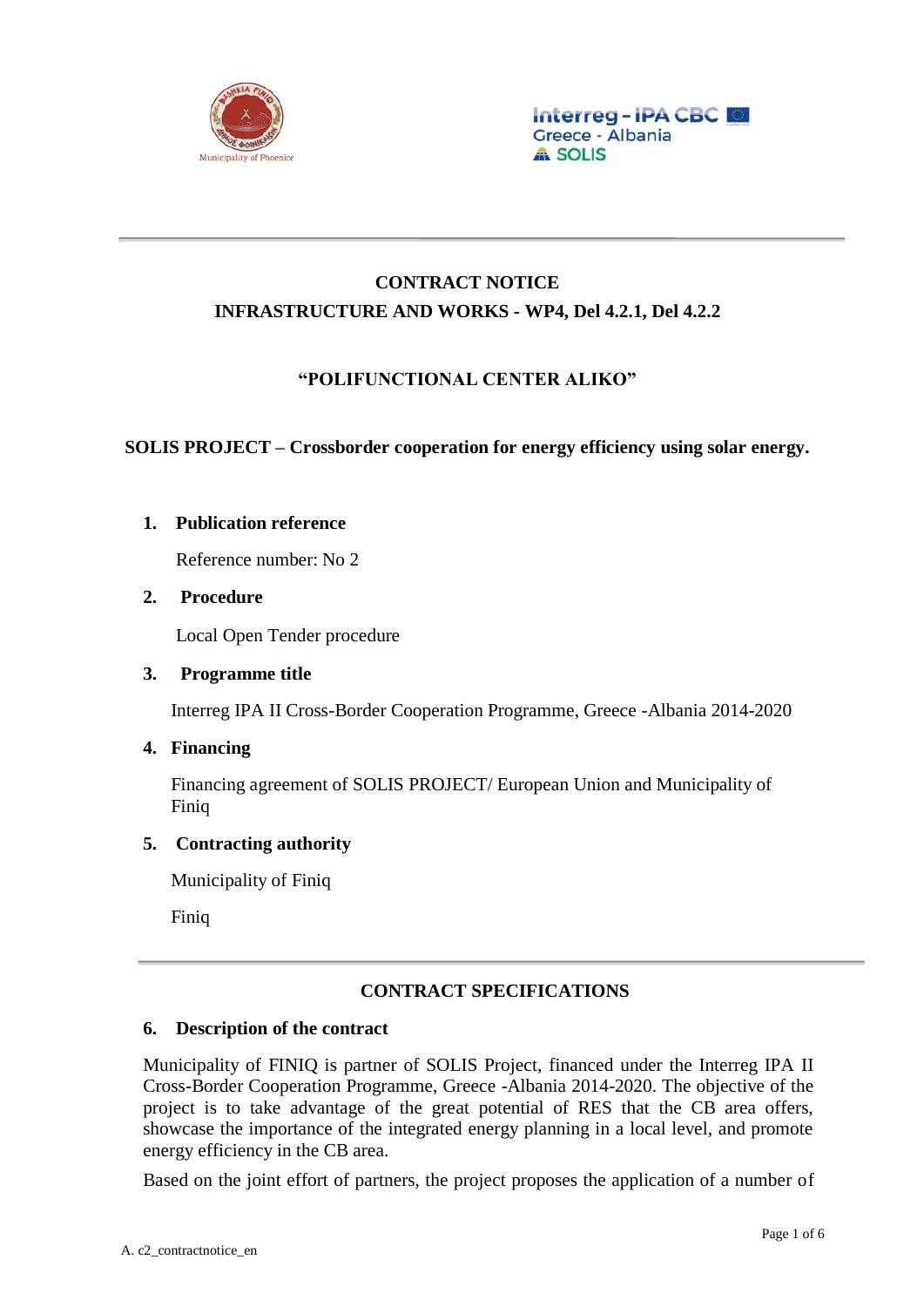actions, that specifically correspond to the local capacity, population characteristics, strengths, weaknesses and opportunities, and threats of the CB area. More specifically, the proposed interventions are 1. Pilot RES and 2. Energy efficiency investments in a municipal level, 3. Technology Transferability Studies for ZNE and NZEB in a municipal level, and 4. Coordinated actions to Promote Energy Responsible Lifestyles in schools and the general population.

SOLIS, therefore, fully corresponds to the Programme area; acknowledging the financial constraints emphasizes on Finiq and Preveza with small scale interventions that work as an example for the other authorities in the CB area, leveraging RES development, and driving sustainable economic growth. Similarly, the Coordinated Actions to promote Energy Responsible Lifestyles correspond to actual everyday changes that are readily available in the CB area, while at the same time can be easily scaled and adapted to other settings.

The main approach of the project is the integrated intervention maximizing the investment value. The project will be localized as far as actions are concerned, but it will create area-wide effects for all the CB population thus setting up an example of integrated planning that considers local characteristics and showcasing a way to unlock the RES potential of other areas and promote energy efficiency.

SOLIS recognizes local authorities as key-actors for the promotion of RES and energy efficiency, and educators as important communication multipliers for energy efficiency. Furthermore, SOLIS underscores the importance of sound energy choices on a personal level and the local population as a great leveraging force towards a sustainable future.

SOLIS capitalizes on the strengths of the CB area and those of its partners, developing an intervention that highlights the relevance of local RES and Energy Efficiency actions and the power that everyday choices have to bring about the desired transition to a sustainable economy.

More specifically, the project objectives are:

(1) To promote climate change mitigation by taking advantage of the characteristics and strengths of the border areas concerning the utilization of the RES potential

(2)To promote technology transfer of Zero Net Energy(ZNE) or nearly Zero Energy Building(NZEB) in the CB area

(3)To communicate and disseminate the benefits of local RES utilization and the NET metering approach for public services and households

(4)To promote public awareness about energy efficiency on both sides of the border, taking into consideration the needs and opportunities of the area

(5)To actively engage the general public to energy efficient lifestyles, promoting low-cost investments and energy efficiency awareness and changing attitudes towards environmental issues

The project by accomplishing the above will contribute substantially in reducing energy consumption in public buildings, while at the same time engaging a significant and diversified target group. Overall, the actions will result in increased energy efficiency awareness in the public sector and in the general public.

Creating the energy efficiency model in the Multifunctional Center of Aliko, Finiq Municipality (infrastructure and works) is the tangible and concrete result of this contract.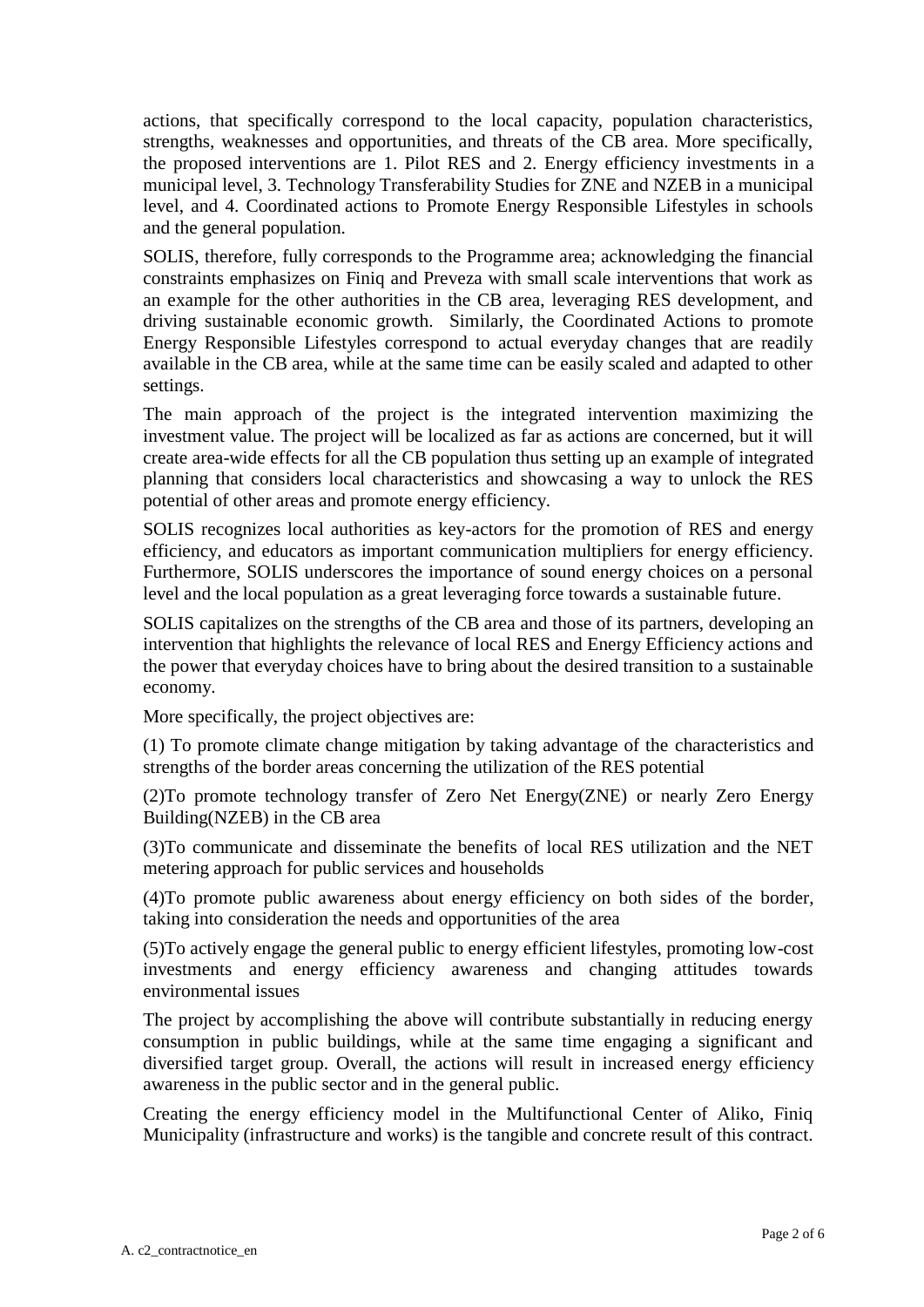### **7. Number and titles of lots**

**N/A**

### **8. Maximum Budget**

779241.23 Euro

### **TERMS OF PARTICIPATION**

### **9. Eligibility and rules of origin**

Participation is open to companies participating either individually or in a grouping (consortium) of tenderers, which are established in a Member State of the European Union or in a country or territory of the regions covered and/or authorised by the specific instruments applicable to the programme under which the contract is financed (see also item 23 below).

### **10. Grounds for exclusion**

Tenderers must submit a signed declaration, included in the tender form for a Infrastructure & Works contract, to the effect that they are not in any of the situations listed in Section 2.6.10.1. of the practical guide.

Tenderers included in the lists of EU restrictive measures (see Section 2.4. of the PRAG) now of the award decision cannot be awarded the contract.

### **11. Number of tenders**

As part of the tender, tenderers must submit first an expression of interest for the tender as a single company or as consortium of the companies. In this case one company takes the representative of consortium under a legal agreement with other companies participating in consortium.

A signed declaration, included in the tender form, to the effect that they are not in any of the exclusion situations listed in Section 2.3.3 of the Practical Guide to contract procedures for EU external actions needs to be provided

### **12. Tender guarantee**

Tender Guaranty is 10% of the total value of the contract

### **13. Information meeting and/or site visit**

No information meeting is planned

### **14. Sub-contracting**

Sub-contracting is not allowed

### **PROVISIONAL TIMETABLE**

### **15. Provisional commencement date of the contract**

### **30.11.2021**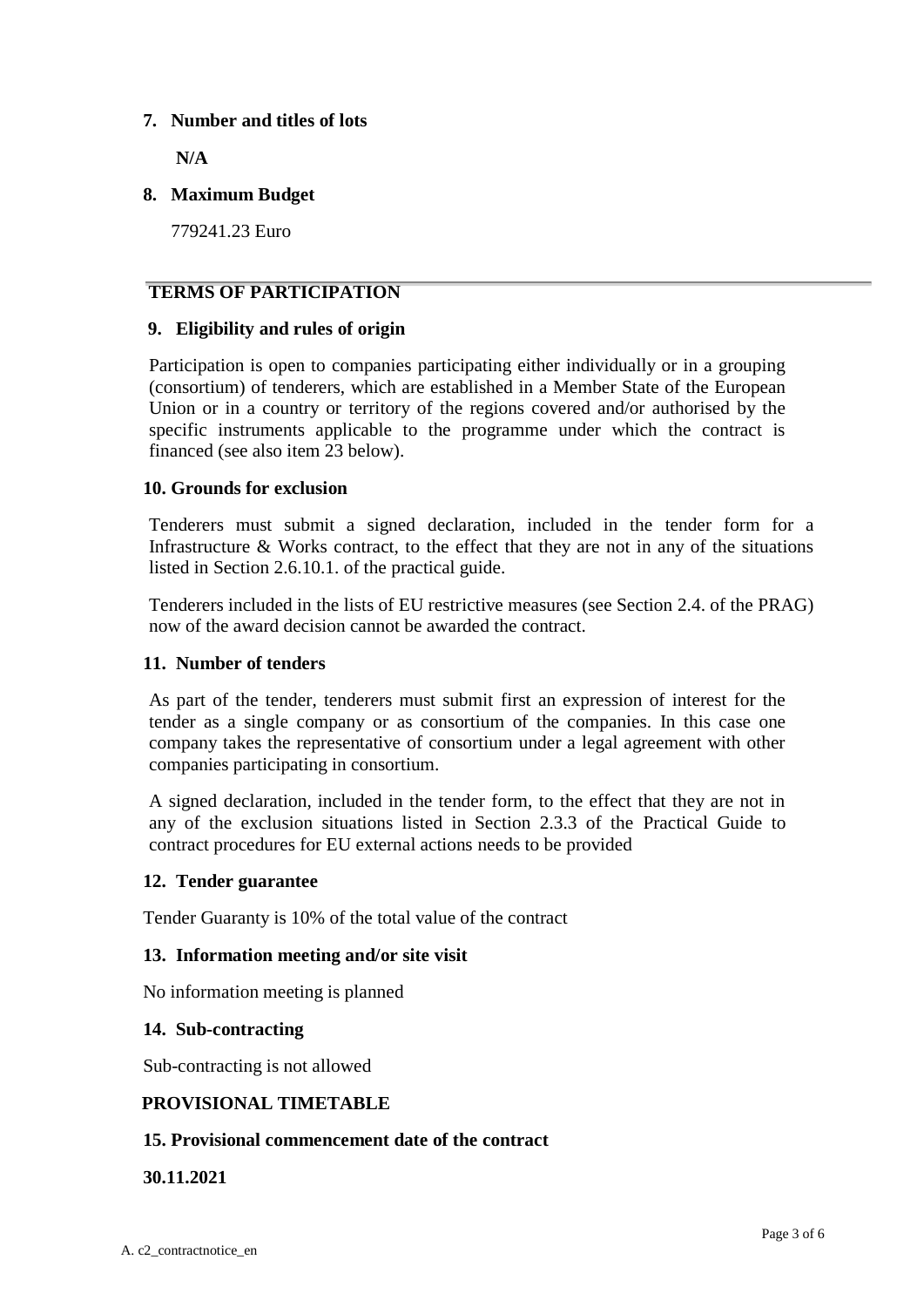### **16. Period of implementation of tasks**

4 months from the signature

### **SELECTION AND AWARD CRITERIA**

#### **17. Selection criteria**

The following selection criteria will be applied to tenderers. In the case of tenders submitted by a consortium, these selection criteria will be applied to the consortium as a whole:

- 1) **Economic and financial capacity of tenderer** (based on item 3 of the tender form).
- the average annual turnover of the last three years (2018, 2019 and 2020) must exceed the amount of Euro 800000 Euro
- the averages of cash and cash equivalents at the beginning and end of the last three years (2018, 2019 and 2020) are positive.
- 2) **Professional capacity of tenderer** (based on item 4 of the tender form)
- registered activity QKR and Professional licence QKL in the field of the requested infrastructure works
- related supply experiences of the applicant in fields related to this contract.
- 3) **Technical capacity of tenderer** (based on items 5 and 6 of the tender form)
- the candidate has successfully completed at least two similar contracts in the past three years (2018-2020).

An economic operator may, where appropriate and for a particular contract, rely on the capacities of other entities, regardless of the legal nature of the links which it has with them. It must in that case prove to the Contracting Authority that it will have at its disposal the resources necessary for performance of the contract, for example by producing an undertaking on the part of those entities to place those resources at its disposal. Such entities, for instance the parent company of the economic operator, must respect the same rules of eligibility and notably that of nationality, as the economic operator.

#### **18. Award criteria**

Best price

### **TENDERING**

#### **19. Deadline for submission of tenders**

17.11.2021 at 16:00 Central European Time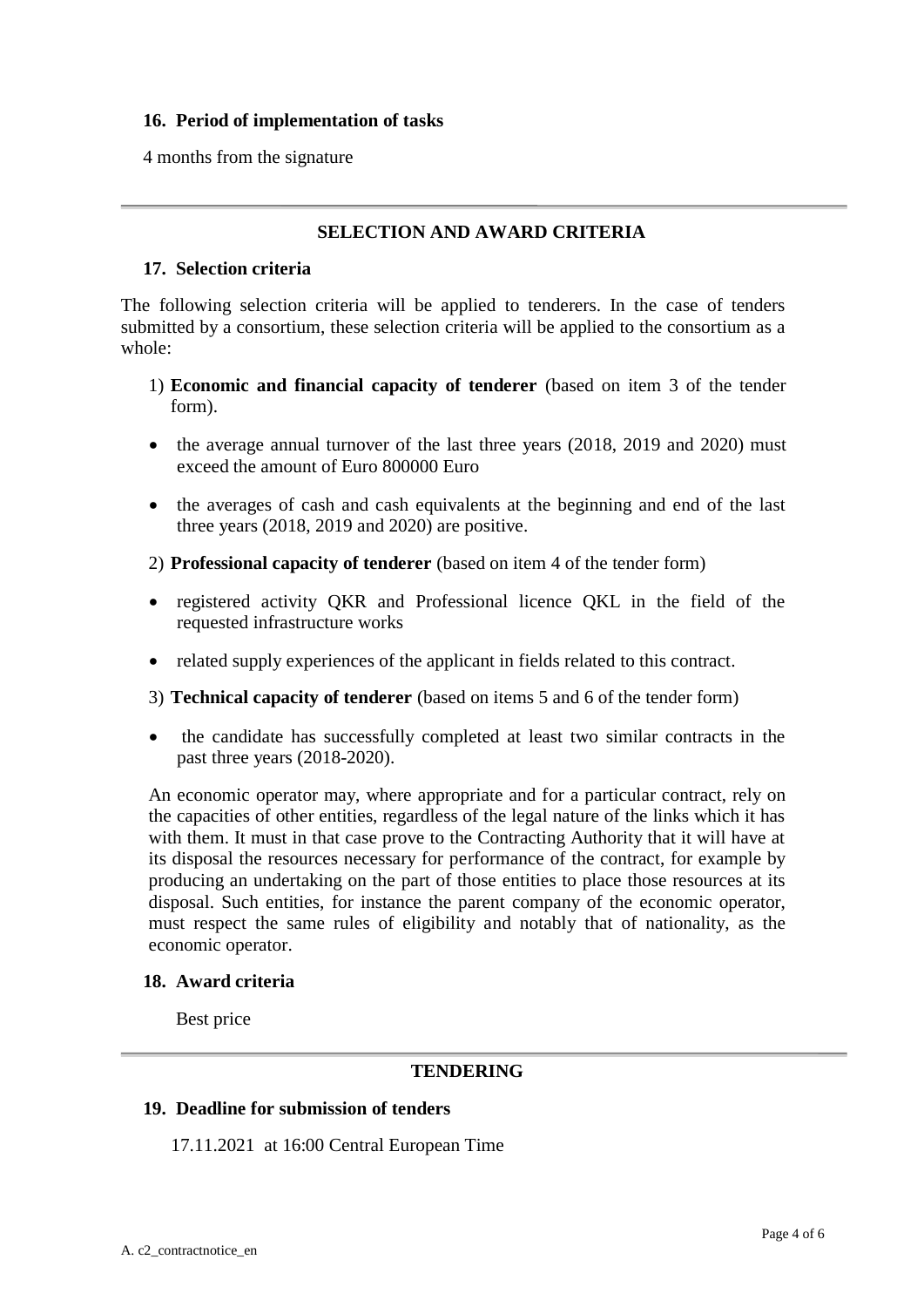### **20. How tenders may be submitted**

Tenders must be submitted in English exclusively to the contracting authority in a sealed envelope:

EITHER by post or by courier service, in which case the evidence shall be constituted by the postmark or the date of the deposit slip, to:

**Ilir Papa**

#### **Municipality of Finiq FINIQ, Kodi postar 9716**

**Tel +355 67 577 4727**

#### **E-mail: [bashkia.finiq@gmail.com,](mailto:bashkia.finiq@gmail.com) bfiniq.euprograms@gmail.com**

The contract title and the Publication reference (see item 1 above) must be clearly marked on the envelope containing the tender and must always be mentioned in all subsequent correspondence with the contracting authority.

Tenders submitted by any other means will not be considered.

By submitting a tender candidate accept to receive notification of the outcome of the procedure by electronic means. Such notification shall be deemed to have been received on the date upon which the contracting authority sends it to the electronic address referred to in the tender.

#### **21. Tender opening session**

18.11.2021, at 10:00 Central European Time

### **22. Language of the procedure**

All written communications for this tender procedure and contract must be in English.

### **23. Legal basis<sup>1</sup>**

Council Regulation (EC) No. 1085/2006 of 17 July 2006 establishing an

Instrument for Pre-Accession Assistance (IPA) - OJ L 210 of 31 July 2006.

Application and Subsidy contract of "SOLIS" Project

#### **24. Additional information**

**IMPORTANT:** To receive the tender documents: Technical Project, engineering drawings, in CD ROM, the candidates must express firstly the interest to participate in this tender by a written expression of interest.

1. In case they apply as a single company in the first phase they need to present

1